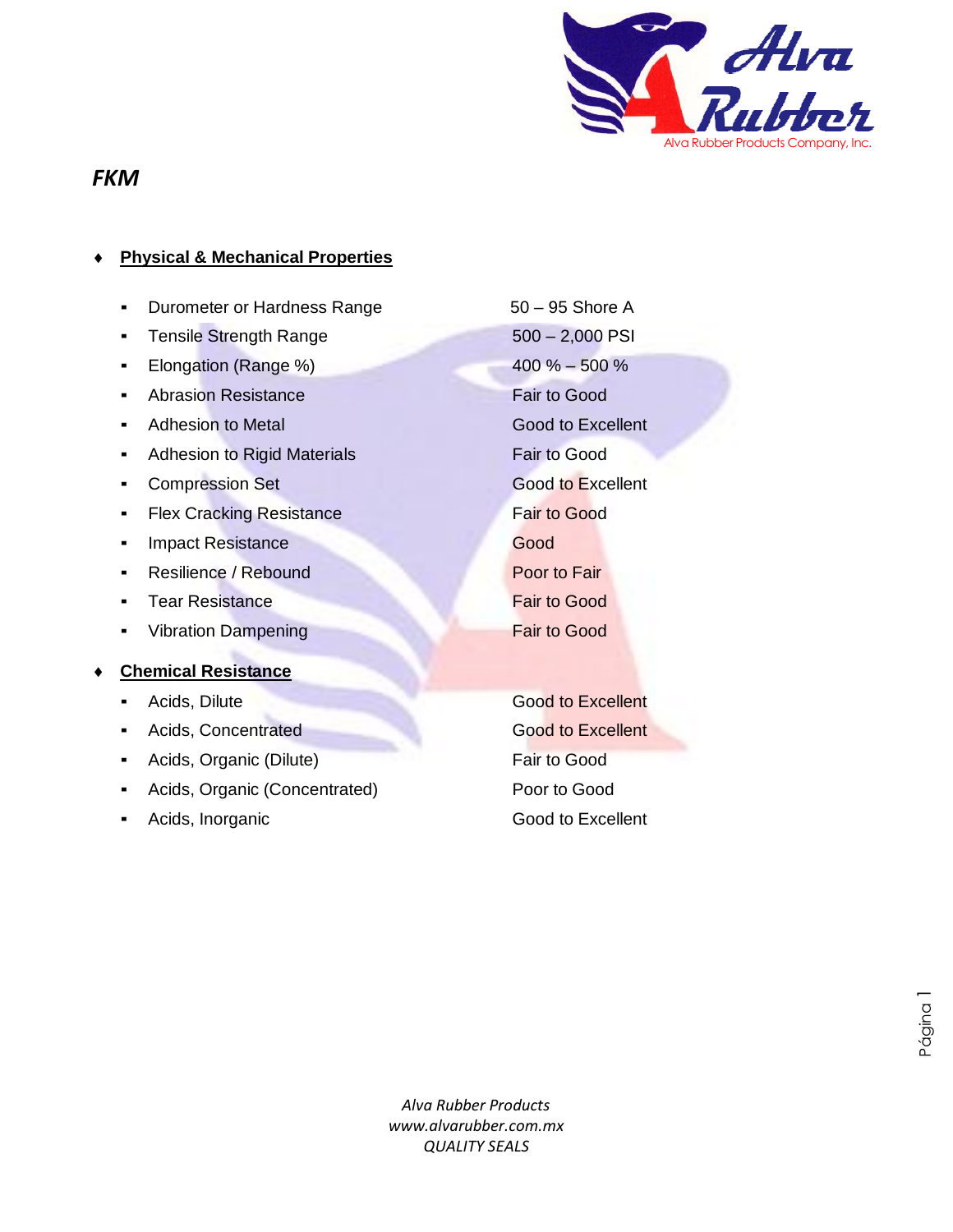

# *FKM*

- **Chemical Resistance**
	- Alcohol's **Fair to Excellent**
	- Aldehydes **Poor**
	- **Example 5 Alkalies, Dilute Fair to Good**
	- **Alkalies, Concentrated Poor**
	- Amines Poor
	- **Animal & Vegetable Oils Excellent**
	- **Brake Fluids, Non-Petroleum Based Poor to Fair**
	- **Diester Oils Good to Excellent**
	- **Exters, Alkyl Phosphate Poor**
	- **Esters, Aryl Phosphate** Excellent
	- Ethers Poor
	- **EXCELLENT Fuel, Aliphatic Hydrocarbon** Excellent
	- **EXCELLENT Fuel, Aromatic Hydrocarbon** Excellent
	- **•** Fuel, Extended (Oxygenated) **Excellent**
	- **Halogenated Solvents Good to Excellent**
	- **Excellent Hydrocarbon, Halogenated Cood to Excellent**
	- **Exercise Seconds** Retones **Poor**
	- **Lacquer Solvents Poor**
	- LP Gases & Fuel Oils **Excellent**
	- **Mineral Oils Excellent**
	- Oil Resistance **Excellent**
	- **•** Petroleum Aromatic **Excellent**
	- **•** Petroleum Non-Aromatic **Excellent**
	- **Refrigerant Ammonia Poor**
	- Silicone Oil **Excellent**
	- **Solvent Resistance** Excellent

*Alva Rubber Products www.alvarubber.com.mx QUALITY SEALS* bbe<br>Y S